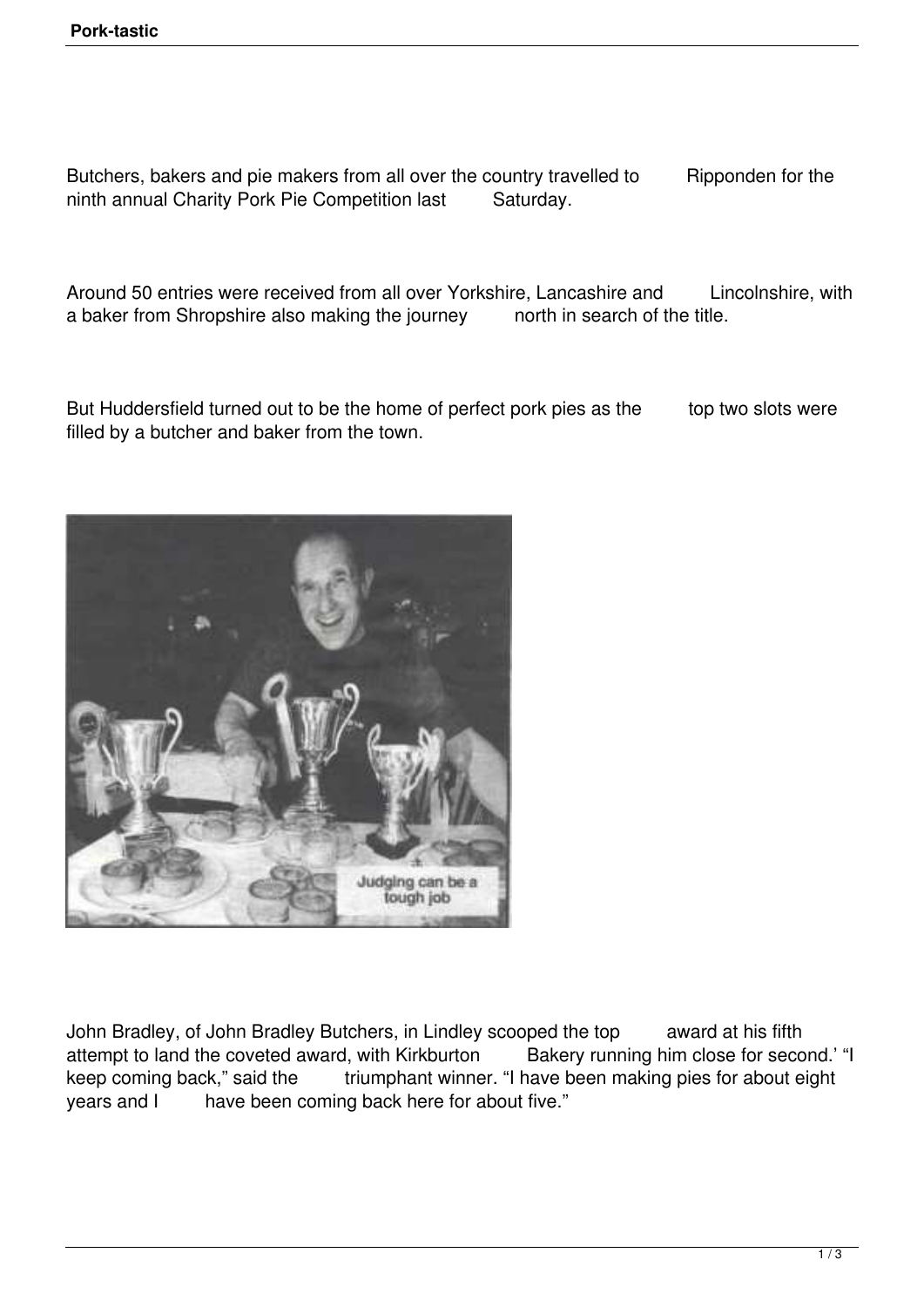The judges were members of the Old Bridge Inn Pork Pie Appreciation Society and they were joined by Calendar TV personality Christa Ackroyd. They had to taste hundreds of pies in their search for the best recipe and the best cooked pie.

Society secretary Peter Charnley said the organisers were delighted with the quality of the entries and that around e500 would be raised for St. Bartholomew's Church. Ripponden. for St. Bartholomew's Church, Ripponden.



He also described exactly what the judges would be looking for as they tasted all of the entrants "The pastry should be crisp, there should be plenty of juicy pork which you should be able to recognise as pork together with just the right amount of jelly.

"Seasoning is obviously important too and all of the competitors will have their own special blend to provide maximum flavour," he explained.

Freshness is also a factor in the top porker and that's why many of the entries were baked on the morning of the contest. Society president Kevin Booth said the competition had